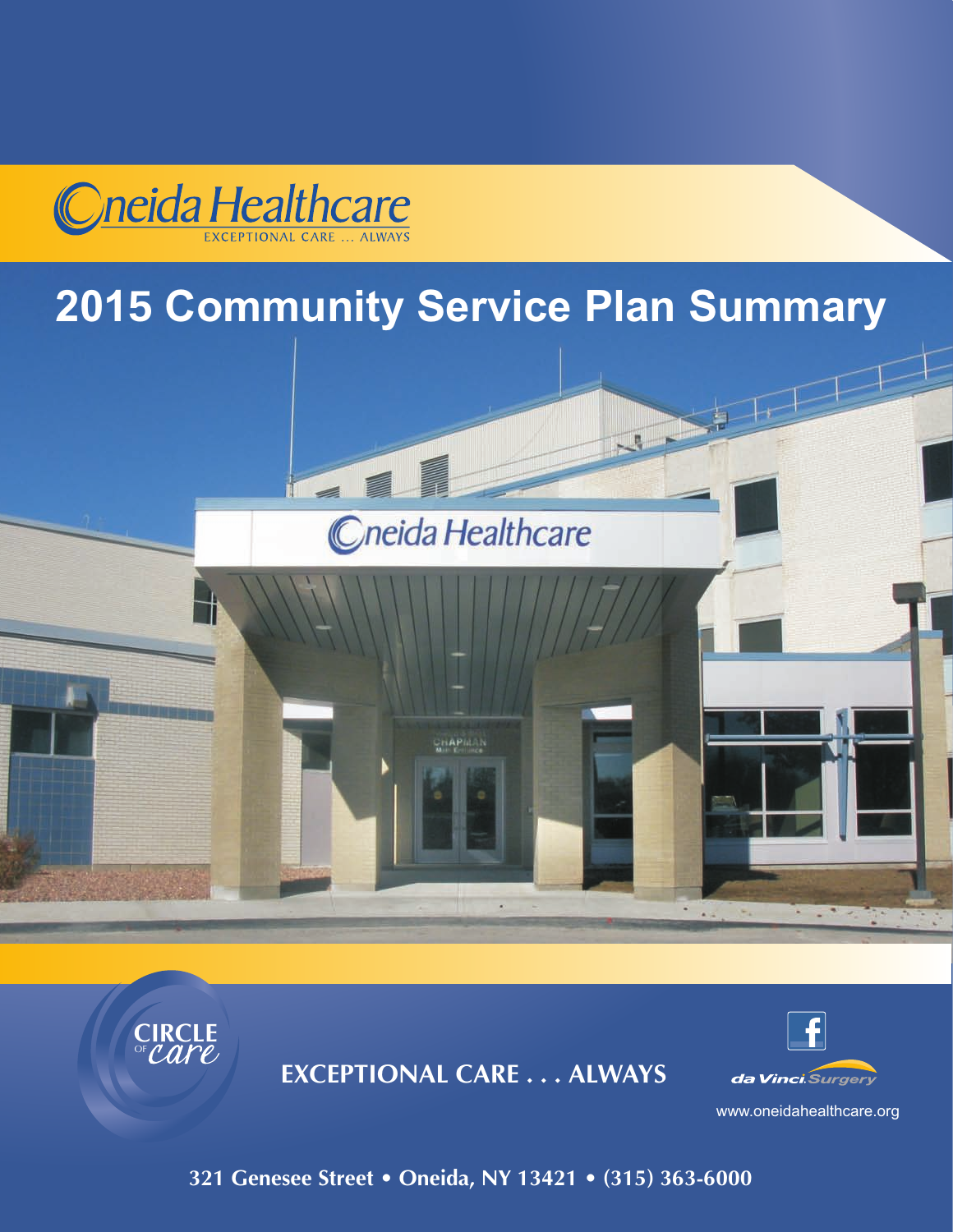## **COMMUNITY SERVICE PLAN SUMMARY- 2014 COMMUNITY SERVICE PLAN SUMMARY- 2015**

#### **INTRODUCTION**

**INTRODUCTION**<br>Oneida Healthcare is a 101-bed acute care hospital and a Oneida Healthcare is a 101-bed acute care hospital and a 160-bed skilled nursing facility licensed by the State of New 160-bed skilled nursing facility licensed by the State of New York and operated by Oneida Health Systems, Inc., a New York and operated by Oneida Health Systems, Inc., a New York not-for-profit corporation. The hospital is Joint York not-for-profit corporation. The hospital is Joint Commission accredited.

Commission accredited. Pursuant to New York State Public Health Law section Pursuant to New York State Public Health Law section 2803-1, each voluntary hospital must develop a 2803-1, each voluntary hospital must develop a Community Service Plan (CSP). Hospitals are required Edminitum, Service Plan (CSP). Hospitals are required to submit a comprehensive CSP every four years to the submit a comprehensive CSP every four years to the New New York State Department of Health. In each of the three following years, an annual Summary Report is required. This is the second Summary Report reflecting those sections that have realized some specific activity or change since the original CSP was filed. The change some specific activity of the single since the single since the single since the single since the single single single single single single single single single single single single singl MISSION STATEMENT MISSION STATEMENT

As a healthcare organization, Oneida As a healthcare organization, Oneida Healthcare is guided by a mission of Healthcare is guided by a mission of excellence: excellence:

*"The mission of Oneida Healthcare is to plan, "The mission of Oneida Healthcare is to plan, provide and coordinate the highest quality provide and coordinate the highest quality progressive and comprehensive health care progressive and comprehensive health care services for the greater Oneida area and services for the greater Oneida area and surrounding communities." surrounding communities."* 

## **SERVICE AREA SERVICE AREA**

The organization's service area includes approximately twenty-six zip codes in northern Madison county Theory in the Theory of Theory in the Theory of Theory in the Theory in the Theory in the Theory in the Theory in the T and western Oneida county, with a population of approximately 75,000 residents. The primary service area includes the City of Oneida, City of Sherrill, Town of Vernon, Town of Verona, Village of Canastota & area includes the City of Oneida, City of Sherrin, Town of Vernon, Town of Verona, Village of Canastota & Town of Lenox, Chittenango, Town of Sullivan, Munnsville, Durhamville and Camden. Town of Lenox, Chittenango, Town of Sullivan, Munnsville, Durhamville and Camden. and western Oneida county, with a population of approximately 75,000 residents. The primary service

#### **PUBLIC PARTICIPATION**

**PUBLIC PARTION ATION**<br>The process for public input into this CSP derives from the Madison County Community Health The process for public input into this CSP derives from the Madison County Community Health<br>Assessment (CHA) and Community Health Improvement Plan (CHIP).

Assessment (CHA) and Community Health Improvement Plan (CHIP).<br>A CHA Steering Committee comprised of representatives from 18 organizations in Madison County, A CHA Steering Committee comprised of representatives from 18 organizations in Madison County, representing community organizations, healthcare and government, was convened in October 2012 representing community organizations, healthcare and government, was convened in October 2012 to to review the current CHA and CHIP and to develop and oversee the implementation of the 2013 Community Health Assessment and Community Health Improvement Plan. (Oneida Healthcare was represented by its CEO and Director of Community Relations) represented by its CEO and Director of Community Relations)

review current data and define priority areas and disparities to be addressed. The Steering Committee met bi-monthly during 2013 to monitor the progress of community focus groups,

Community focus groups met in February/March 2013 to solicit community input regarding five distinct demographic groups representing so-called "Life Stages": The Stages": The Stages of Stages so-called Stages in the Stage so-called Stages in the Stage so-called Stages in the Stage so-called Stages in the Stage so-called Stages in the Stage so-called Stages in the

- Infants &Toddlers Ages 0-3 Infants &Toddlers Ages 0-3
- Children Ages 4-11 Children Ages 4-11
- Adolescents Ages 12-19 Adolescents Ages 12-19
- Adults Ages 20-49 Adults Ages 20-49
- Adults ages 50+ Adults ages 50+

A sixth group met on the topic of Economic Development and Health. A sixth group met on the topic of Economic Development and Health.

These focus and work groups were populated by representatives of almost 50 organizations in Madison County including healthcare, government, social organizations in Madison County including healthcare, government, social services, colleges and universities, philanthropic foundations, aging and long services, colleges and universities, philanthropic foundations, aging and long term care services, health insurers, and other interested parties. term care services, health insurers, and other interested parties. These focus and work groups were populated by representatives of almost 50

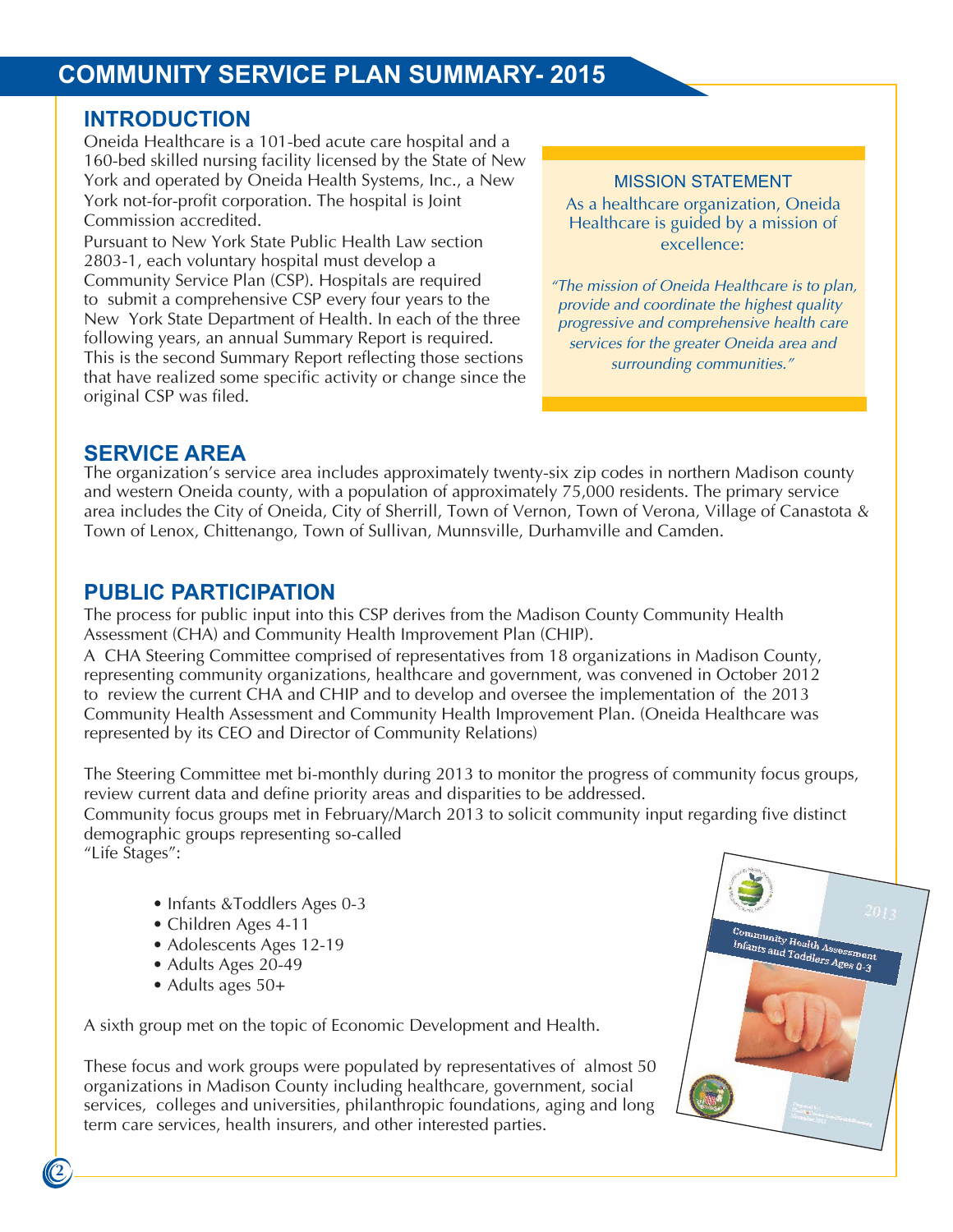This process was coordinated by the Madison County Health Department which organized public input by setting up work group meeting schedules, issuing invitations to participants and providing regular communication and feedback to participants.

Workgroup and other discussions were facilitated by HealtheConnections from Syracuse, NY, which compiled and wrote the Community Health Improvement Plan.

These groups reconvened in June 2013 to review the data from the CHA and determine priority areas of focus. The groups also began discussion of strategies and identified the key stakeholders who must be involved to successfully implement the strategies. Topic-specific work groups then met in July to finalize goals and strategies within each priority area.

|                                                     | Infant/Toddler<br>(ages 0-3)                                                                                          | Children (ages 4-12) | Adolescent<br>(apes 11-18) | Adult (ages 19-49)                                             | Older Adult (ages 50+)                                                                                                                                                  |
|-----------------------------------------------------|-----------------------------------------------------------------------------------------------------------------------|----------------------|----------------------------|----------------------------------------------------------------|-------------------------------------------------------------------------------------------------------------------------------------------------------------------------|
| <b>Tier I Priorities</b>                            |                                                                                                                       |                      |                            |                                                                |                                                                                                                                                                         |
| <b>Prevent Chronic Disease</b>                      | Physical Activity and Healthy Eating                                                                                  |                      |                            |                                                                |                                                                                                                                                                         |
|                                                     | Promotion of<br>Breastfeeding                                                                                         | Healthy Weight       |                            | Decrease stroke related mortality by 2%<br>per year until 2017 |                                                                                                                                                                         |
| Promote Mental Health and<br>PreventSubstance Abuse | increase access to and awareness of mental health services <sup>4</sup> and prevent substance abuse                   |                      |                            |                                                                |                                                                                                                                                                         |
| <b>Tier Il Priorities</b>                           |                                                                                                                       |                      |                            |                                                                |                                                                                                                                                                         |
| Promote Healthy Women,<br>Infants and Children      | increase the percent<br>of births with<br>adequate prenatal<br>care in Madison<br>County to at least<br>78.8% by 2017 |                      |                            |                                                                |                                                                                                                                                                         |
| <b>Tier III Priorities</b>                          |                                                                                                                       |                      |                            |                                                                |                                                                                                                                                                         |
| Access to primary and<br>preventive services?       | improve sccess to dental services for individuals with Medicaid®                                                      |                      |                            |                                                                |                                                                                                                                                                         |
| Access to long term care ?                          |                                                                                                                       |                      |                            |                                                                | Increase availability of<br>longterm care options*<br>(including increased<br>access to non-medical<br>supportive services for<br>non-Medicaid eligible<br>individuals) |
| Promote a Healthy and Safe                          | improve access to health and wellness services through increased transportation options and awareness*                |                      |                            |                                                                |                                                                                                                                                                         |

#### **ASSESSMENT AND SELECTION OF PUBLIC HEALTH PRIORITIES**

The development of Madison County's CHA and CHIP resulted from a coordinated, comprehensive development effort on the part of many stakeholders in the county. The process yielded the high need health priorities and Oneida Healthcare subsequently selected its Community Service Plan priorities by adopting the highest areas of need identified in Madison County's CHIP.

#### **The priorities on which Oneida Healthcare will be focusing are:**

- 1. Prevent Chronic Disease
- 2. Promote Mental Health
- 3. Prevent Substance Abuse

**2 3**

#### **Chronic Disease Prevention goals include:**

- $\checkmark$  Promotion of Breastfeeding
- 3 Reach and Maintain a Healthy Weight for Children/ Adolescents Ages 4-18
- $\checkmark$  Reduce Stroke Related Mortality (Disparity)

#### **Promotion of Mental Health Services and Substance Abuse Prevention goals includes:**

 $\checkmark$  Increase Access to and Awareness of Mental Health Services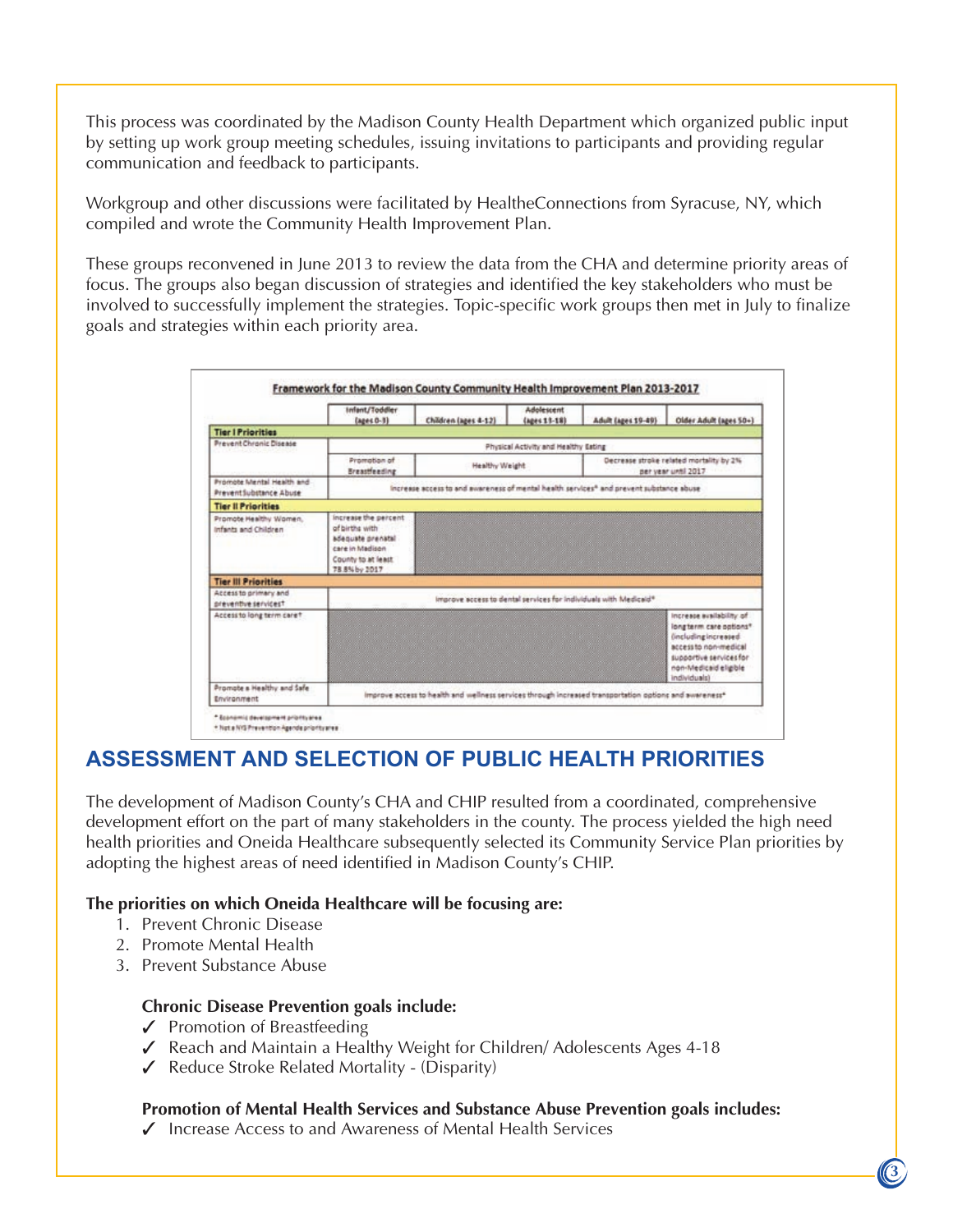### **OUR THREE YEAR PLAN OF ACTION**

#### **Promotion of Breast Feeding**

There are two levels of lactation consultants. Oneida Healthcare has two CLC (Certified Lactation Consultants) and one IBCLC (International Board Certified Lactation Consultant). All of the nurses in the Maternity Unit have training in lactation support to provide the basic education and support to our breastfeeding mothers.

*The nation benefits overall when mothers breastfeed. Recent research shows that if 90% of families breastfed exclusively for 6 months, nearly 1,000 deaths among infants could be prevented. The United States would also save \$13 billion per year medical care costs are lower for fully breastfed infants than neverbreastfed infants. Breastfed infants typically need fewer sick care visits, prescriptions, and hospitalizations. Breastfeeding also contributes to a more productive workforce since mothers miss less work to care for sick infants and employer medical costs are also lower.* 

*The percentage of WIC mothers who were breastfeeding at 6 months in Madison County decreased between 2004-2006 and 2008- 2010. The New York State Public Health Council set an objective to increase the percent of infants exclusively breastfed in the hospital to 48.1% and increase the percent of WIC mothers breastfeeding at 6 months to 50.0%.* 

#### **2014 Goals:**

• Have at least 1 more of the Maternity staff nurses take the CLC training course and exam and, possibly, one to take the IBCLC exam in 2014.

#### *UPDATE:* **Added 1 RN that took the CLC training course in September, 2014.**

• Include a member of our Women's Health Associates staff in the lactation training so patients would be able to talk to a consultant during their pregnancy. Having them meet with a lactation consultant during their prenatal care could help them make a more informed decision and possibly be more receptive to the in-hospital lactation counseling. This could result in a less stressful and more successful breastfeeding experience for the mothers and babies.

*UPDATE:* **Held a CLC course in conjunction with The Gorman Foundation in June of 2015 with a total of 5 Oneida Healthcare employees in attendance: two from night shift, two from day shift and one from Women's Health Associates.**

The Baby Weigh Station and "Breastfeeding Café" offerings are each available 2-4 times a month on different days and sites. We will continue to increase awareness and encourage participation in these "Breastfeeding Connections" programs.

Breast pumps and accessories are available for purchase through Oneida Health Support, a division of Oneida Healthcare.

One of the new initiatives Madison County suggests is to:

#### **Implement the NYSDOH "Great Beginnings" initiative in Oneida Healthcare and Community Memorial Hospitals.**

The goal of *Great Beginnings NY* is to increase hospitals' support of mothers who want to exclusively breastfeed during their hospital stay and after discharge. The initiative recommends four evidencebased strategies for hospitals to put into place within their facilities. They include:

- Ensure breastfeeding infants do not receive supplementation (infant formula, water, glucose water) unless medically indicated or at the request of the mother, and documented in the infant's medical chart.
- Educate mothers on the impact of non-medically indicated supplementation on breastfeeding success.

*UPDATE:* **Continues to be a priority in 2015.** 

**4**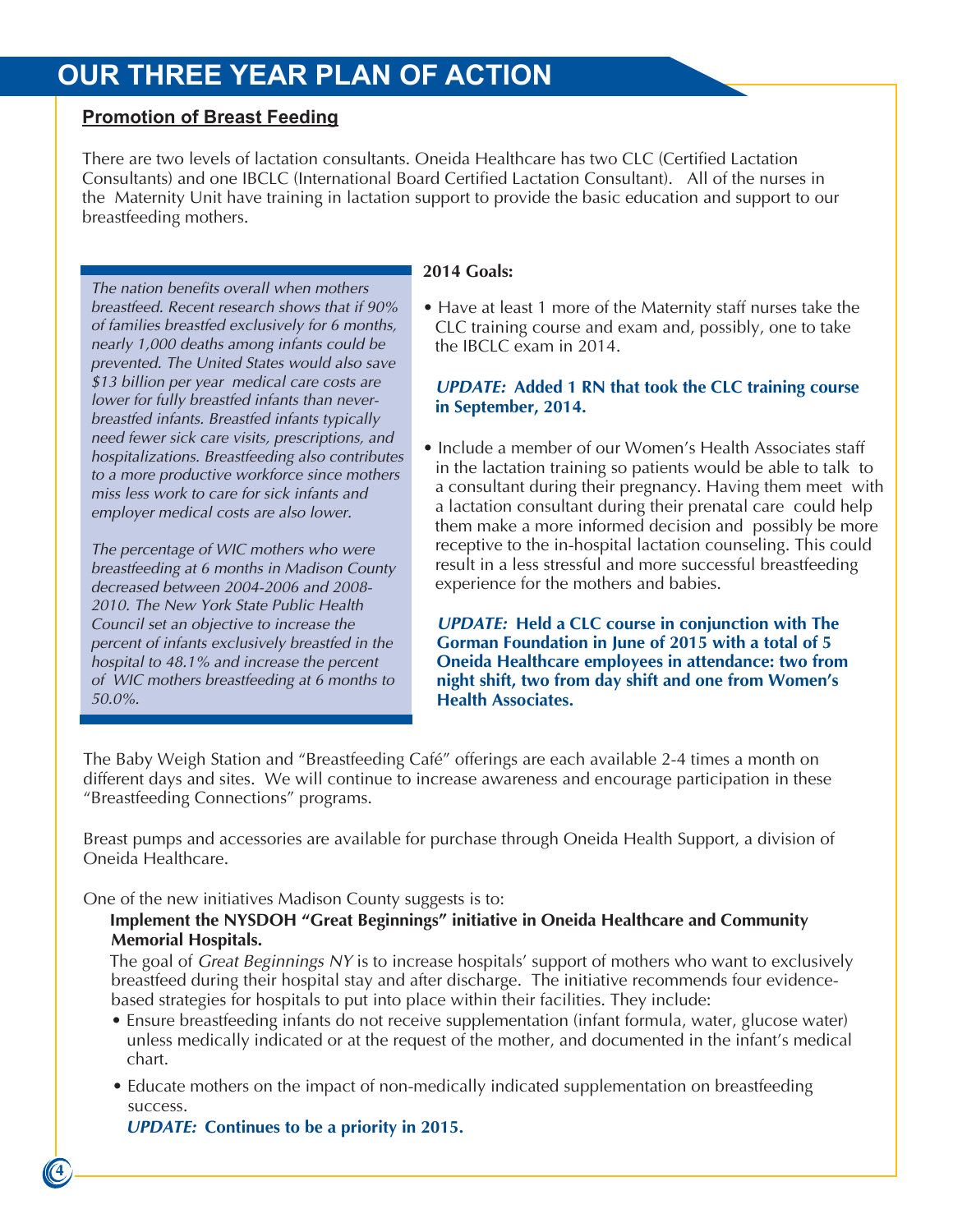- Discontinue the distribution of free infant formula including discharge packs, and the provision of Discontinue the distribution of free infant formula including discharge packs, and the provision of infant formula promotional materials in any hospital location and as part of patient education infant formula promotional materials in any hospital location and as part of patient education
- Provide all breastfeeding mothers with post-discharge lactation support and referrals Provide all breastfeeding mothers with post-discharge lactation support and referrals *UPDATE:* **Implemented in 2014** *UPDATE:* **Implemented in 2014.**

Oneida Healthcare is currently reviewing existing vendor contractual obligations and will continue to Oneida Healthcare is currently reviewing existing vendor contractual obligations and will continue to actively explore the possibilities of implementing a "New Beginnings" program at the hospital. actively explore the possibilities of implementing a "New Beginnings" program at the hospital.

#### **Reach and Maintain Healthy Weight for Children /Adolescents/Ages 4-18 Reach and Maintain Healthy Weight for Children /Adolescents/Ages 4-18**

Goal: Reduce the percent of children that are overweight by 5% by 2017. This is the equivalent of 68 children going from overweight or obese to a healthy weight. children going from overweight or obese to a healthy weight. *UPDATE:* **Enrolled 22 children in Fit Kids in 2015.** 

Strategies: Implement a "Fit Kids of Madison County Program" based on the Fit Kids of Arizona template and the Madison County Pilot Program, initiated in 2013 by Oneida Healthcare, and The YMCA of the and the Madison County Pilot Program, initiated in 2013 by Oneida Healthcare, and The YMCA of the Greater Tri-Valley, in partnership with The Central New York Community Foundation, Excellus Blue Cross Greater Tri-Valley, in partnership with The Central New York Community Foundation, Excellus Blue Cross Blue Shield and the Madison County Department of Health. Blue Shield and the Madison County Department of Health.

*UPDATE:* Held a summer program in 2014 to bridge current and former participants – six students enrolled.

The current program model is designed to serve 10 participating pre-teen individuals per 12-week series. The current program model is designed to serve 10 participating pre-teen individuals per 12-week series. Plans are underway to expand the program to include a greater number of children within the same age Plans are underway to expand the program to include a greater number of children within the same age<br>range (7 & 8th graders) for continuity and sustainability of successful outcomes. The program is 100% grant and sponsor funded and is subject to that continuation.

*Tactics:* Implement a continuing series of 12 week Fit Kid Programs for children referred by their *Tactics:* Implement a continuing series of 12 week Fit Kid Programs for children referred by their physicians based on a BMI at or greater than the 85th percentile for weight consistent with the global physicians based on a BMI at or greater than the 85th percentile for weight consistent with the global definition of obesity. definition of obesity.

- Provide a 12 month free membership to the Oneida YMCA
- Create a health assessment for each participant with a generation genogram to document family health issues and 3-generation genogram to document family health issues and provide a specific focus for health improvement provide a specific focus for health improvement
- Complete behavioral, nutritional and fitness baseline Complete behavioral, nutritional and fitness baseline assessments for each participant
- assessments for each participant<br>• Set goals for each component with baseline measures
- Set goals for each component with baseline measures • Document weekly, midpoint and ending measures for the nutritional and fitness components for • Document weekly, midpoint and ending measures for the nutritional and fitness components for each participant
- each participant Assign a personal trainer to work with each participant 3 times a week for 12 weeks
- Assign a personal trainer to work with each participant 3 times a week for 12 weeks • Provide nutrition and behavioral education to participant families at the beginning, middle and end noint of the program point of the program
- point of the program • Conduct weekly nutritional and behavioral sessions in group and 1:1 formats to address weekly • Conduct weekly nutritional and behavioral sessions in group and 1:1 formats to address weekly targets and goal review targets and goal review

#### *Measurements:*

**4 5**

- *Measurements:* BMI results based on the Arizona Fit Kids model
	- USDA Tool-Super Tracker to track and graph daily and weekly weight results
	- CODITTOOI Caper Tracker to track and graph daily and weekly weight results • High Intensity Interval Training Fitness Test to measure changes in participants' fitness levels • High Intensity Interval Training Fitness Test to measure changes in participants' fitness levels



**5**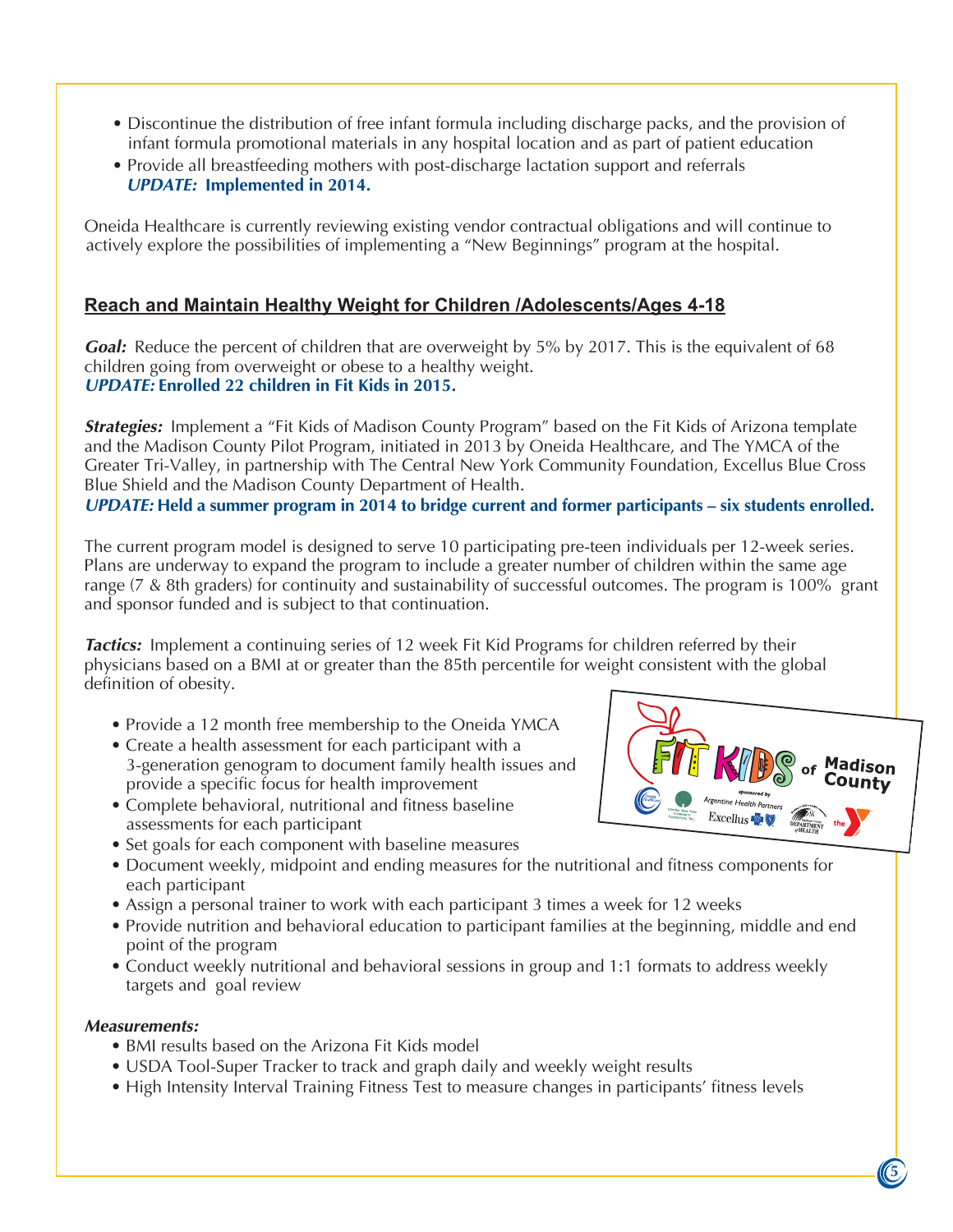#### **Reduce Stroke Related Mortality**

- *Madison County's stroke mortality is almost double the state average (43.7 vs. 27.5 per 100,000)*
- Cerebrovascular disease (commonly referred to as stroke) is a result of the damage of blood vessels supplying the brain.
- Hypertension is a leading contributor as it causes damage to the blood vessel lining. Sustained hypertension permanently damages blood vessels making them more vulnerable to changes in blood pressure.
- Cerebrovascular disease primarily affects the elderly or those with a history of diabetes, smoking, or ischemic heart disease.

The previous Prevention Agenda (2008-2012) set the goal of reducing cerebrovascular disease mortality from 32.6 (based on 2003-2005 Vital Statistics) to 24.0 deaths per 100,000.

- There is evidence of decline in mortality on a state level, but rates in Madison County remain high. Cerebrovascular disease was not specifically included in 2013-2017 indicators but should still be considered a priority area for Madison County.
- Healthy People 2020 have set the objective of reducing stroke deaths from 42.2 to 33.8 per 100,000.

#### *Goal: Reduce the number of stroke related deaths by at least 10%*

#### *Strategy:*

Initiate a Community Education Campaign, involving Neurology Specialists of Oneida, Oneida Healthcare operated and area private primary care practices, Madison County Department of Health and other community partners.

#### *UPDATE:* **Still ongoing in 2015.**

#### *Tactics:*

- Develop collateral materials posters, rack cards, etc. with information about contributing factors and warning signs - for distribution throughout the service area communities
- Solicit the cooperation of primary care practice physicians and staff in distributing educational materials and patient engagement
- Distribute materials at area health fairs and other community events
- Sponsor community education event featuring expert presenters.

#### **Increase Access to Mental Health Services**

Data suggests that there are significant mental health issues among adults in Madison County as evidenced by higher than average percentage of adults with activity limitations because of physical, mental or emotional problems and higher suicide mortality rates.

- Suicide mortality rates have consistently been higher in Madison County than upstate New York.
- The New York State Office of Mental Health (OMH) reported that in 2012, 2,863 unduplicated individuals received OMH licensed services in Madison County. Of these, 1,105 received outpatient services, 54 received residential services, and 1,601 received other behavioral health services.
- The New York State Prevention Agenda aims to reduce the percent of adults with 14 or more days of poor mental health and reduce suicide mortality rate.
- The capacity to meet these goals and provide more mental health services in Madison County is likely to increase over the next few years as additional agencies seek to introduce or expand services.
- Currently, there are limited treatment options for adults suffering from mental health issues in Madison County. Madison County Mental Health provides the majority of mental health services supplemented only by a few local practitioners.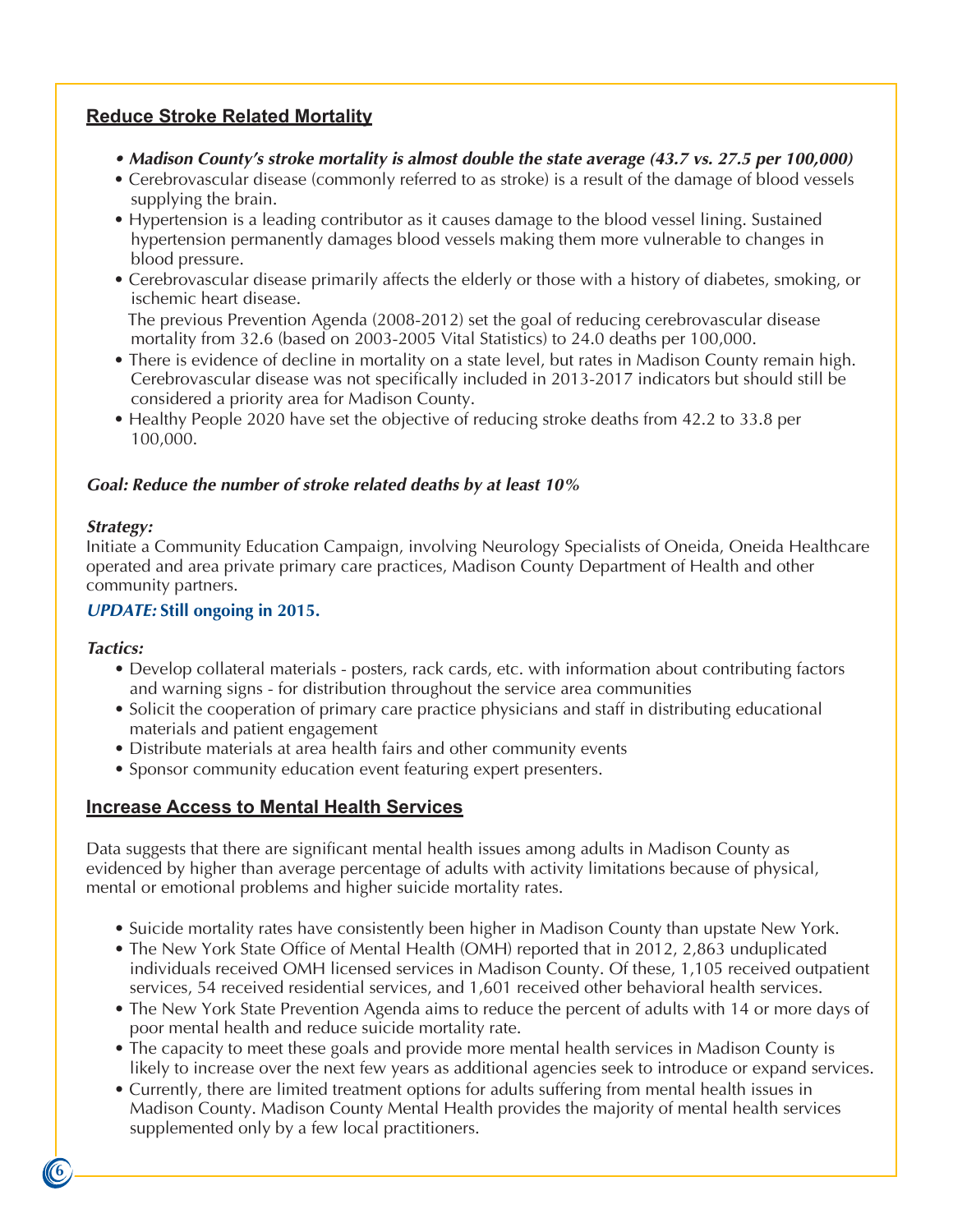• Consumer Services, an organization that is already providing supportive services to adults with mental illness, is seeking to expand on the services they currently provide and Family Counseling Services (located in Cortland County) seeks to bring in additional services for children into Madison County.

#### *Strategies:*

- Develop a Telepsychiatry program with St. Joseph's Hospital Health Center in Syracuse *UPDATE:* **Will go live in first quarter of 2016.**
- Explore establishing an inpatient short stay Mental Health unit for 55+ individuals with acute behavioral issues:

#### **2014**

- ✓ Conduct an analysis of the programmatic and financial feasibility and viability
- ✓ Evaluate conversion of Residential Health Care Facility (RHCF) beds to acute mental health beds
- ✓ If financially and programmatically feasible, submit Certificate of Need (CON) application

#### **2015** (subject to the above contingencies)

- ✓ Close RHCF beds
- ✓ Renovate space to create mental health unit
- ✓ Recruit mental health providers and professional staff
- ✓ Open unit late 2015

*UPDATE:* **Options being explored and coordinated through our work with the DSRIP program in New York State.** 

#### **ADDITIONAL INITIATIVES**

In addition to the Prevention Agenda items discussed in this progress report, Oneida Healthcare is actively engaged in numerous other population health initiatives that impact accessibility to quality care and improve the quality of life in our local communities.

- We continue to focus on primary care access for Medicaid and underinsured patients and we are adding resources to our hospital-based clinics to accommodate that growth. *UPDATE:* **Still an ongoing initiative.**
- The move towards Medical Home certification is another initiative that we are spending a considerable amount of time and financial resources on. The Medical Home is a model for achieving primary care excellence so that care is received in the right place, at the right time, and in the manner that best suits a patient's needs.

#### *UPDATE:* **Achieved Medical Home status at our Verona Health Center in 2015.**

- We are currently exploring a joint venture with St. Joseph's Hospital Health Center to open a wound care program with hyperbaric care in 2015, bringing this needed service to the local community. *UPDATE:* **Still ongoing, will continue to pursue as a 2016 initiative.**
- Implementing the community's first 3D Mammography system, which will help identify issues in woman with dense breasts and provide them with ongoing comparative assessments. *UPDATE:* **Installed and began offering 3D Mammography at our Gorman Imaging location on 139 Fields Dr. in October of 2015.**
- Pursuing the 340B program which will help patients get their medications at a lower cost. *UPDATE:* **Going live on 12/30/15.**
- Looking at a joint venture with a pulmonary group to open a practice in Oneida to serve patients locally.

*UPDATE:* **Still ongoing**.